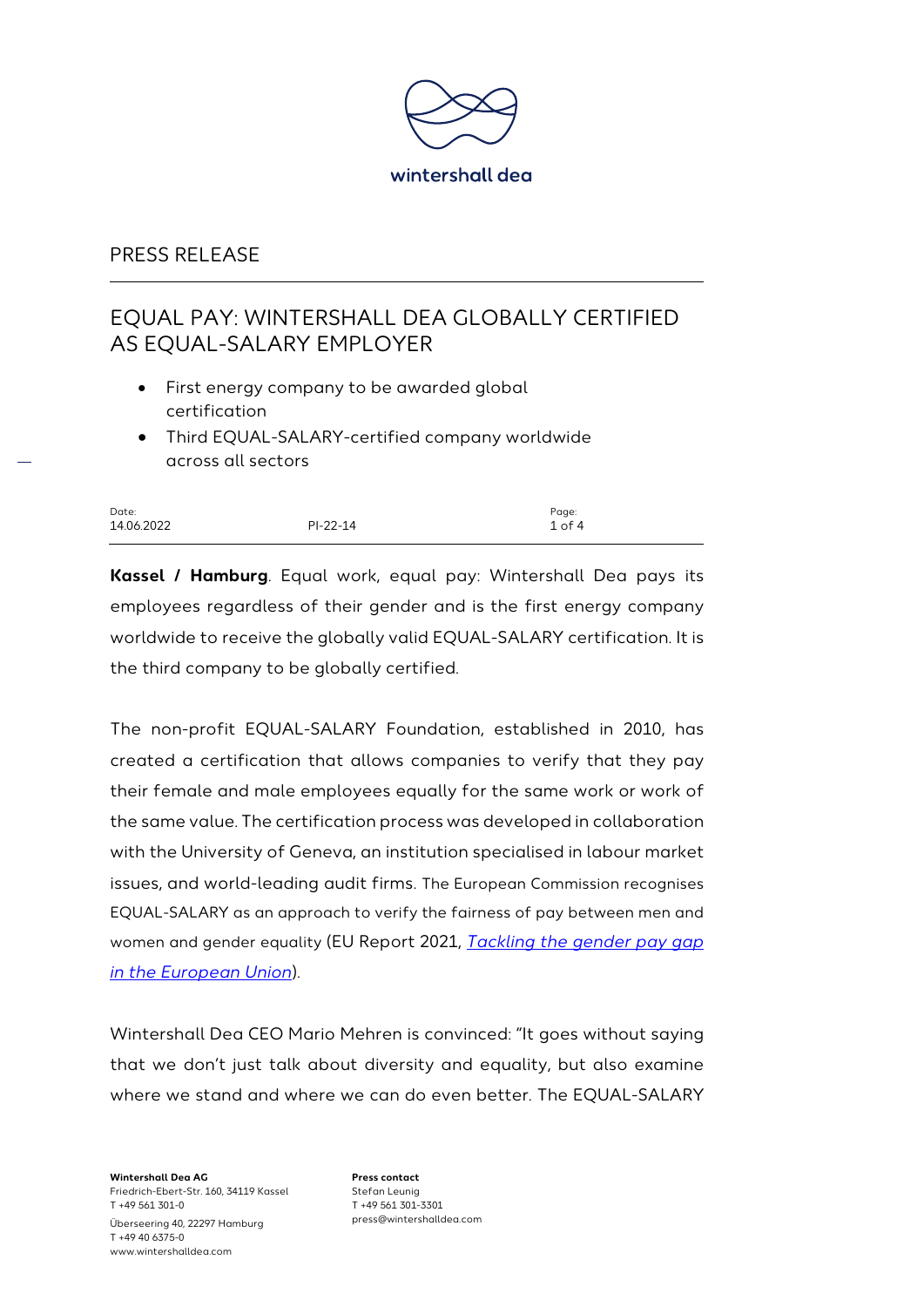

| Date:      |            | Page:      |
|------------|------------|------------|
| 14.06.2022 | $PI-22-14$ | $2$ of $4$ |
|            |            |            |

certification means that we have achieved a key milestone in our diversity and inclusion strategy and set a benchmark for our industry."

The EQUAL-SALARY employer certification was awarded after an audit carried out by auditors from PricewaterhouseCoopers (PwC) in accordance with the approach prescribed by the EQUAL-SALARY Foundation. The process began in 2021 and covered salary analyses, surveys, focus group discussions and interviews with employees, as well as the salary data review. The auditors were especially positive at Wintershall Dea about the personal commitment as well as the open and committed attitude of the management team with regard to gender equality and diversity. In addition, they also praised the existing principle of equal pay as well as the globally valid personnel strategy and its integration in the corporate goals.

The co-CEO of the EQUAL-SALARY Foundation, Noémie Storbeck, says: "Today we are very proud to welcome Wintershall Dea as our third globally EQUAL-SALARY certified company. Despite numerous challenges across the energy sector, Wintershall Dea is doing the right thing by moving from talk to action and setting the bar for excellence in gender equality in the workplace. This global certification is proving their enforcement of fair pay across the company and trailblazing values of diversity and inclusion throughout the industry".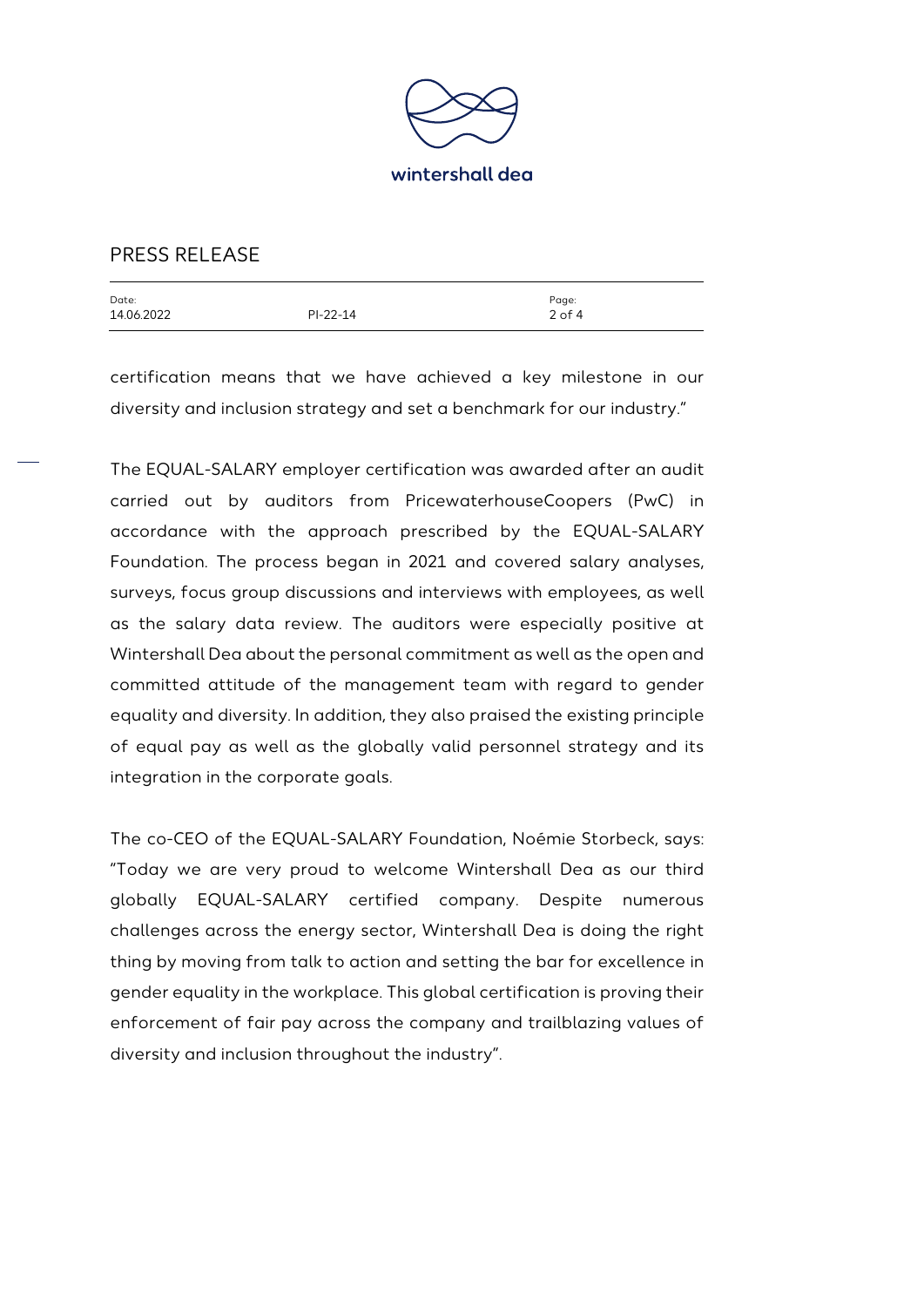

| Date:<br>14.06.2022 | $PI-22-14$ | Page:<br>$3$ of 4 |
|---------------------|------------|-------------------|
|                     |            |                   |

"I am very proud of the result from the EQUAL-SALARY Foundation, since it proves that there is no *gender pay gap* at Wintershall Dea. By promoting equal pay, our company supports social change towards equal sharing of gainful employment and care activities," explains Petra Angstmann, Senior Vice President Human Resources, "We are convinced that diverse teams at all levels of the hierarchy are more successful and define clear goals in our corporate goals: the proportion of women in management positions should be more than 30% by 2025. By comparison: the proportion of female managers in mid-2019 was 20%, in 2022 it was already 29%".

For Wintershall Dea, the process does not end with the global certification, but will continue: In 2023 and 2024, continuous monitoring will be carried out by PwC to regularly review the criteria for which the certificate is awarded and to safeguard against possible gender pay gaps in future.

*Background:* Worldwide, according to the World Economic Forum's [Global Gender Gap Report 2021,](https://www.weforum.org/reports/ab6795a1-960c-42b2-b3d5-587eccda6023/digest) another generation of women will have to wait for gender parity. As the impact of the COVID-19 pandemic continues to be felt, closing the global gender gap has increased by a generation from 99.5 years to 135.6 years.